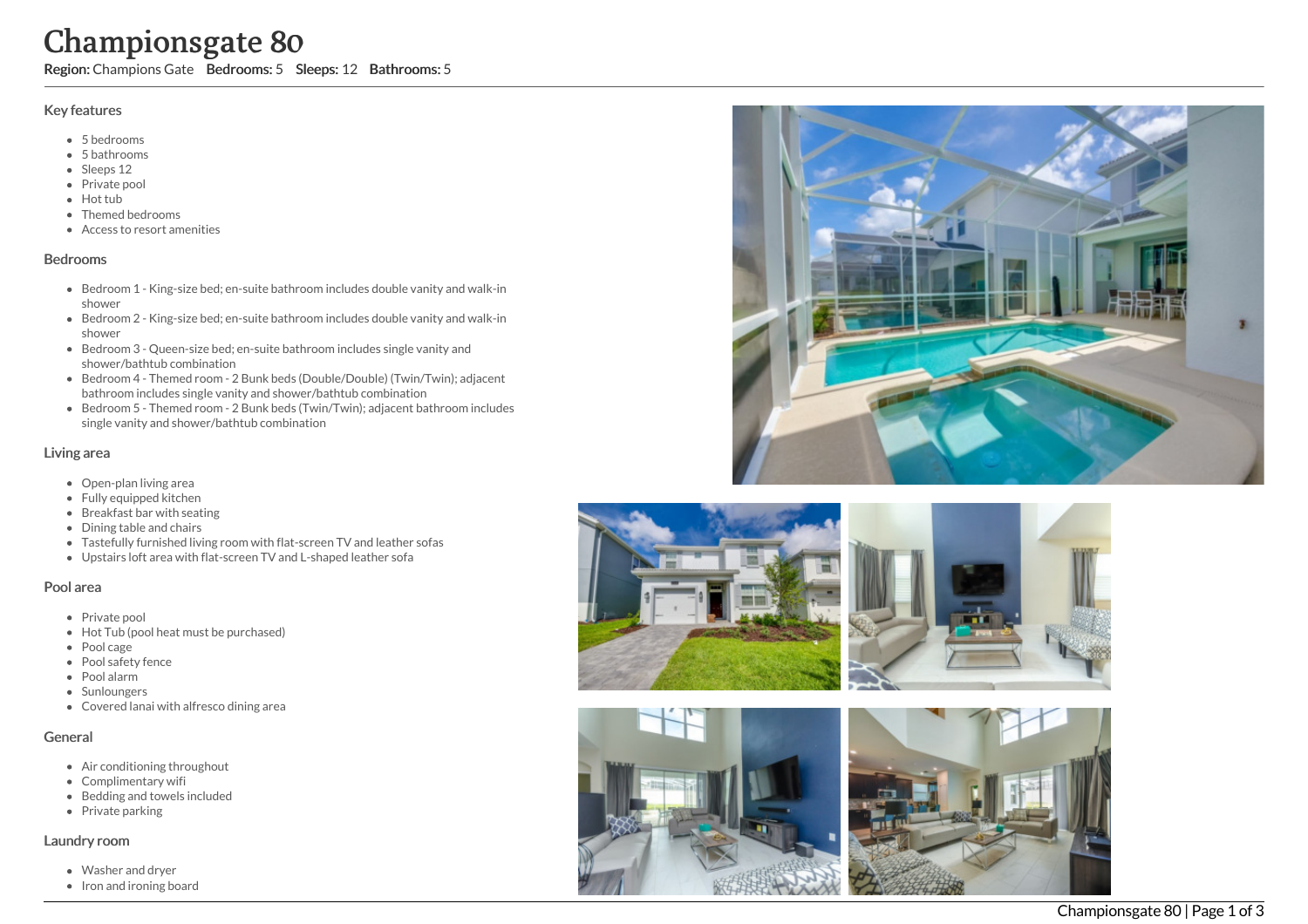### Children's equipment available for hire

- $\bullet$  Crib
- Stroller
- $\bullet$  High chair
- $\bullet$  Pack and play

# Resort facilities

Ideally located close to many of Orlando A¢â,¬â"¢s theme parks, Championsgate Resort offers a wide variety of fantastic amenities for the whole family to enjoy. Set within 900 acres, this luxury resort is home to an 18-hole championship golf course, a fully equipped gym, a games room and multiple sports courts. Guests can choose from a selection of swimming pools; kids will enjoy the waterslides and splash park whilst adults can float in the lazy river, or relax under a private cabana. An excellent retreat after a busy day at the parks, guests of Championsgate Resort will also have access to a movie theater, a range of shops and an impressive spa. There is also a great selection of restaurants and bars on site, including a poolside grill, a sports bar and the impressive clubhouse.

# Places of interest

- Golf courses 0 miles
- $\bullet$  Shopping mall 3 miles
- Disney World 8 miles
- Seaworld 17 miles
- Universal Studios 20 miles
- Legoland 25 miles